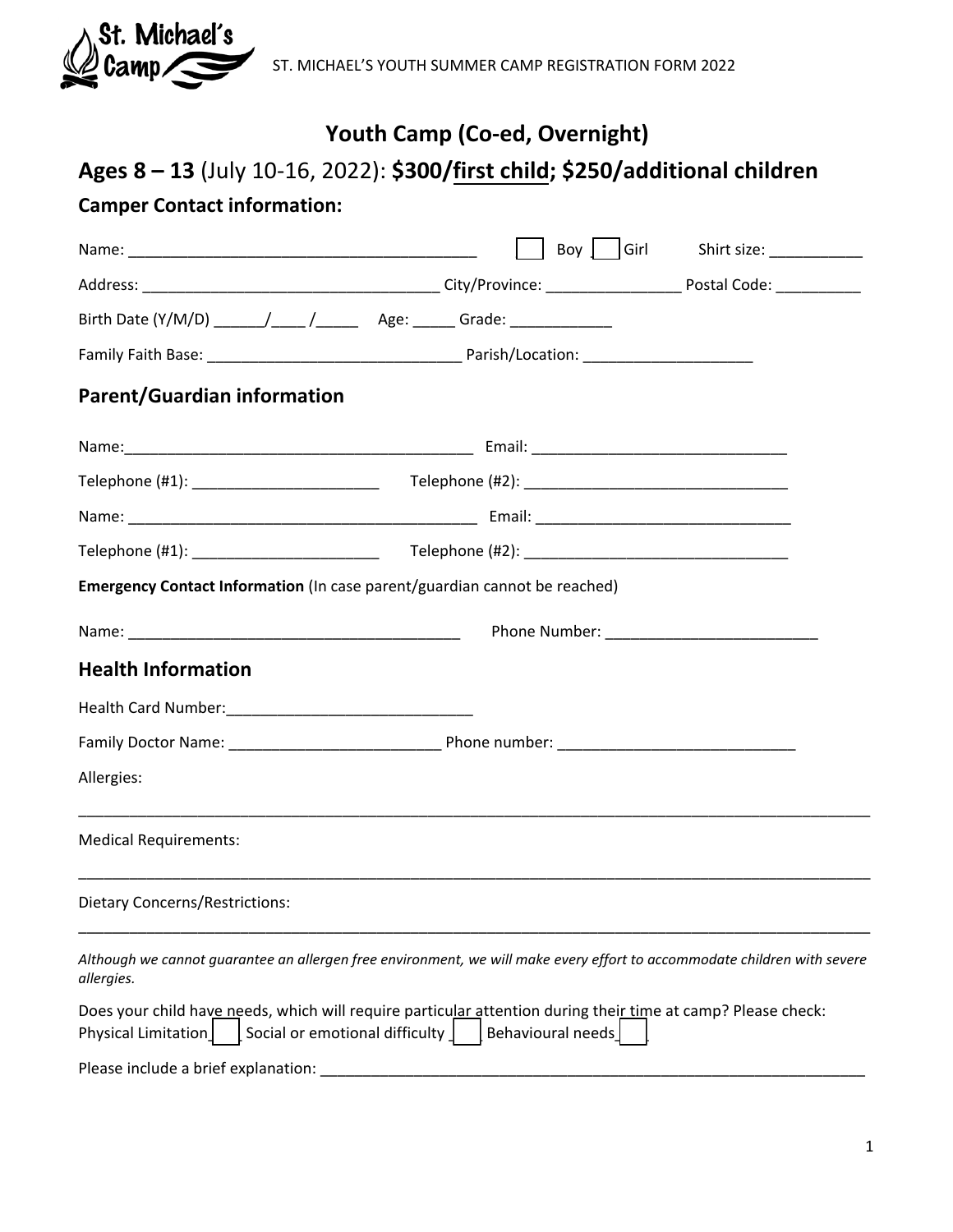#### **Medication Policy and Release**

Michael's

All medication (except inhalers and EpiPen's), must be submitted to the camp upon arrival at camp. Medication must be in the original bottle or packaging. Camp staff administering medication are certified in Standard First Aid, but are not health care professionals. The nearest hospital is 30 minutes away by car. NO medication (including non-prescription) will be administered without verbal consent of a parent/guardian (along with written consent indicated below), unless under specific and individual order of a physician.

\_\_\_\_\_\_\_\_\_\_\_\_\_\_\_\_\_\_\_\_\_\_\_\_\_\_\_\_\_\_\_\_\_\_\_\_\_\_\_\_\_\_\_\_\_\_\_\_\_\_\_\_\_\_\_\_\_\_\_\_\_\_\_\_\_\_\_\_\_\_\_\_\_\_\_\_\_\_\_\_\_\_\_\_\_\_\_\_\_\_\_\_\_

**I/we have provided** the following medications and give consent for them to be dispensed at the request/need of my/our child:\_\_\_\_\_\_\_\_\_\_\_\_\_\_\_\_\_\_\_\_\_\_\_\_\_\_, \_\_\_\_\_\_\_\_\_\_\_\_\_\_\_\_\_\_\_\_\_\_\_\_\_\_\_\_, \_\_\_\_\_\_\_\_\_\_\_\_\_\_\_\_\_\_\_\_\_\_\_\_\_\_\_\_,

In the event that **I/we are unavailable, I/we do hereby give consent** for all emergency medical care (including surgery, if deemed necessary and recommended by the attending physician(s) prescribed by a duly licensed physician for my child in the event of injury or illness during the above-named event/activity. This emergency medical care may be given under whatever conditions are deemed necessary, so as to preserve and protect life, limb, health and well-being of my child.

#### **Responsibility for Drop off and Pick-up of Campers Under 18**

\_\_\_\_\_\_\_\_\_\_\_\_\_\_\_\_\_\_\_\_\_\_\_\_\_\_\_\_\_, \_\_\_\_\_\_\_\_\_\_\_\_\_\_\_\_\_\_\_\_\_\_\_\_\_\_\_\_\_.

**I/we** fully acknowledge that whoever is delivering my child(ren) to camp MUST SIGN IN at registration upon arrival.

\_\_\_\_\_\_ **I/we**, parent(s)/guardian(s) of the camper(s), will be picking up my child from camp.

**I/we** have arrangements for someone other than myself/ourselves to pick up my child from camp.

| Name:                       | Cell# |
|-----------------------------|-------|
| Relationship to camper:     |       |
| <b>Additional Comments:</b> |       |

#### **Media Release:**

**I/we understand** that photos/videos will be taken during the event/activity/program and **I/we grant the Eparchy/ St. Michael's Camp or Parish mentioned above the following permissions** regarding any media taken by or for the organizers. **I/we further agree to release** the above mentioned, their photographer(s), offices, employees and designees from liability of any violation of personal or proprietary right **I/we** may have in connection with such use:

#### *(Please initial the appropriate category, and approval or denial of name to appear with the media)*

unlimited use of all media in which my child appears, in any manner including digital/ online use. **Or,**

use of media, in which my child appears, restricted to print or for hard copy display**. And,**

**I/we authorize** my child's name to be used in conjunction with media use above.

**I/we do not authorize** my child's name to be used in conjunction with the media use above.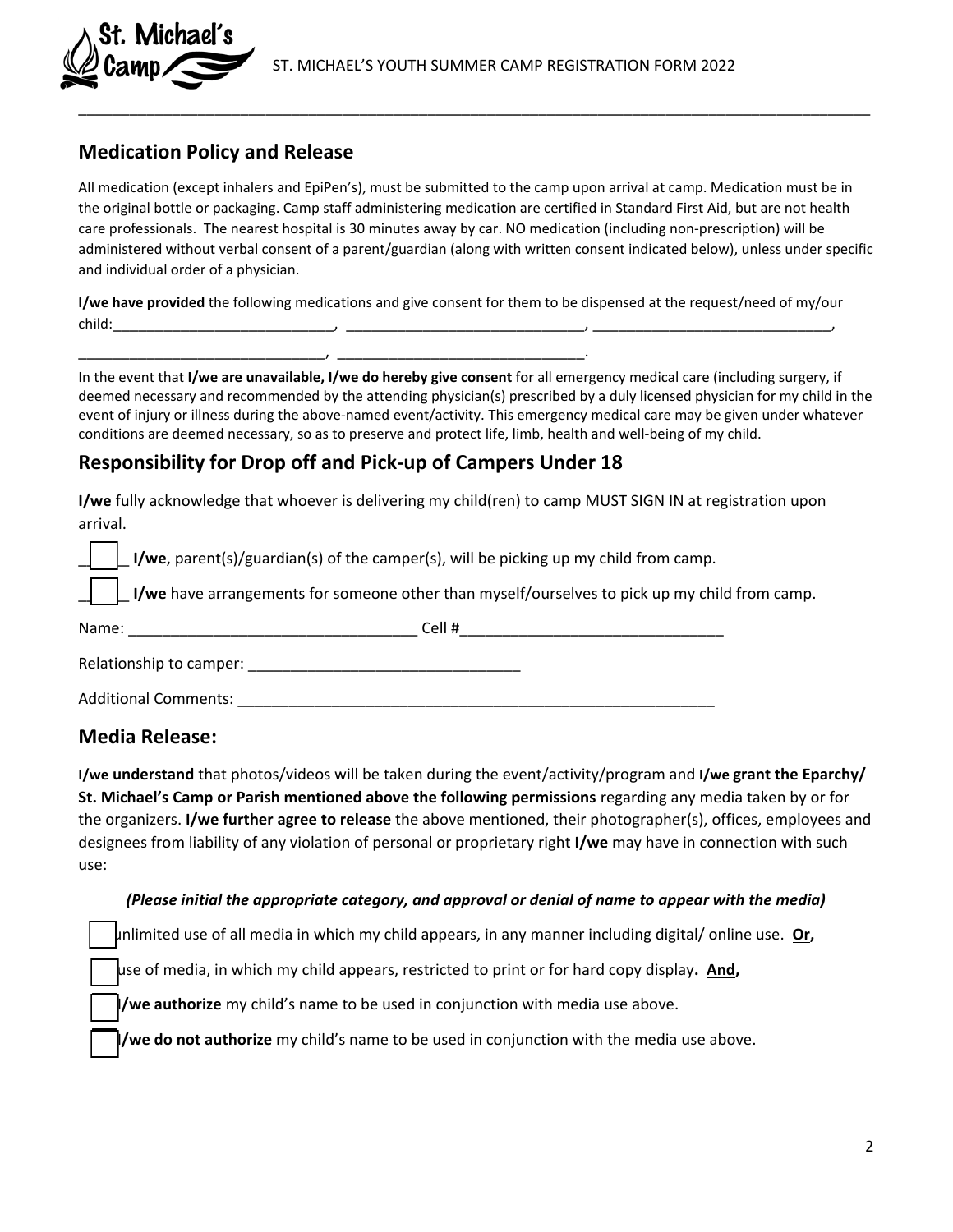

## **Conditions of Enrollment: (to be reviewed with Camper)**

- 1) **I/we understand** that the Camp Director reserves the right to dismiss a camper who in their opinion is a hazard to the safety and right of others, or who appears to have rejected the reasonable controls of camp. If this occurs, the fee is non-refundable. The parents or guardians in this case shall come to pick their child up at their own expense.
- 2) **I/we attest** that Provincial Health or equivalent medical insurance covers the camper.
- 3) **I/we** understand that, except in the case of minor illness, all attempts will be made to contact me regarding medical decisions and treatment (including camper age 16 to 18 minus one day) of my child/ward. However, I authorize camp staff to release the information on this form and approve emergency medical attention including hospitalization, anesthesia, surgery or injection of medication for the camper (or myself, if adult participant) when ordered by professional medical staff.
- 4) **I/we** will notify the camp in writing if any change occurs in the camper's health within 7 day prior to attending camp.
- 5) **I/we** understand that some activities are held off the main **St. Michael's Campsite**.
- 6) **I/we** have read this registration form with the camper and understand the conditions of enrolment and the cancellation policy and I agree to be responsible for the payment of all fees due to the camp.
- **7) The novel coronavirus, COVID-19, has been declared a worldwide pandemic by the World Health Organization and remains an on-going threat. I/we understand and accept the risk of the COVID-19 virus or other diseases my child(ren) may be exposed to while attending St. Michael's Camp, despite the precautions St. Michael's Camp has taken which were established in accordance with the local health authority directions and guidelines. Camper's participation in activities is voluntary and it is acknowledged that risks may include contraction or exposure to COVID-19 or any other contagious disease, and that any exposure or infection may result in personal injury, illness, disability or death.**
- 8) You may be eligible to receive funding to send your child to camp through generous sponsors, please inquire with **St. Michael's Camp** to fill out the application form for possible funding.

**Initials: Parent/Guardian \_\_\_\_\_\_\_\_\_** 

### **Liability Release & Parent/Guardian Signature**

In signing below, **I/we hereby also acknowledge** that:

- 1. I/we have read, understand the conditions of registration and affirm the accuracy of the information given, to the best of my knowledge, and affirm the consents provided herein;
- 2. I/we have read through the forgoing with our child, as appropriate, and they understand their obligation to adhere to camp rules;
- 3. Sufficient information has been provided by the event coordinators with respect to the planned activities, duration, location, method of transportation/sleeping arrangements (if applicable), participants and supervision;
- 4. **I/we** understand that **I am/we are** welcome to attend or drop in at any time during the event/activity/program.

**I/we** hereby waive, release and discharge any and all claims for damages for personal injury, property damages or which may hereafter occur to me as a result of participation in camp activities. This release is intended to discharge in advance The Ukrainian Catholic Episcopal Corp of Sask., St. Michael's Camp, Parishes, its Board of Directors, officials, officers, employees, volunteers and agents from liability, even though that liability may arise out of perceived negligence on the part of persons mentioned above. **I/we** agree to observe safety procedures and practices for camp activities at all times. It is understood that some recreational activities involve an element